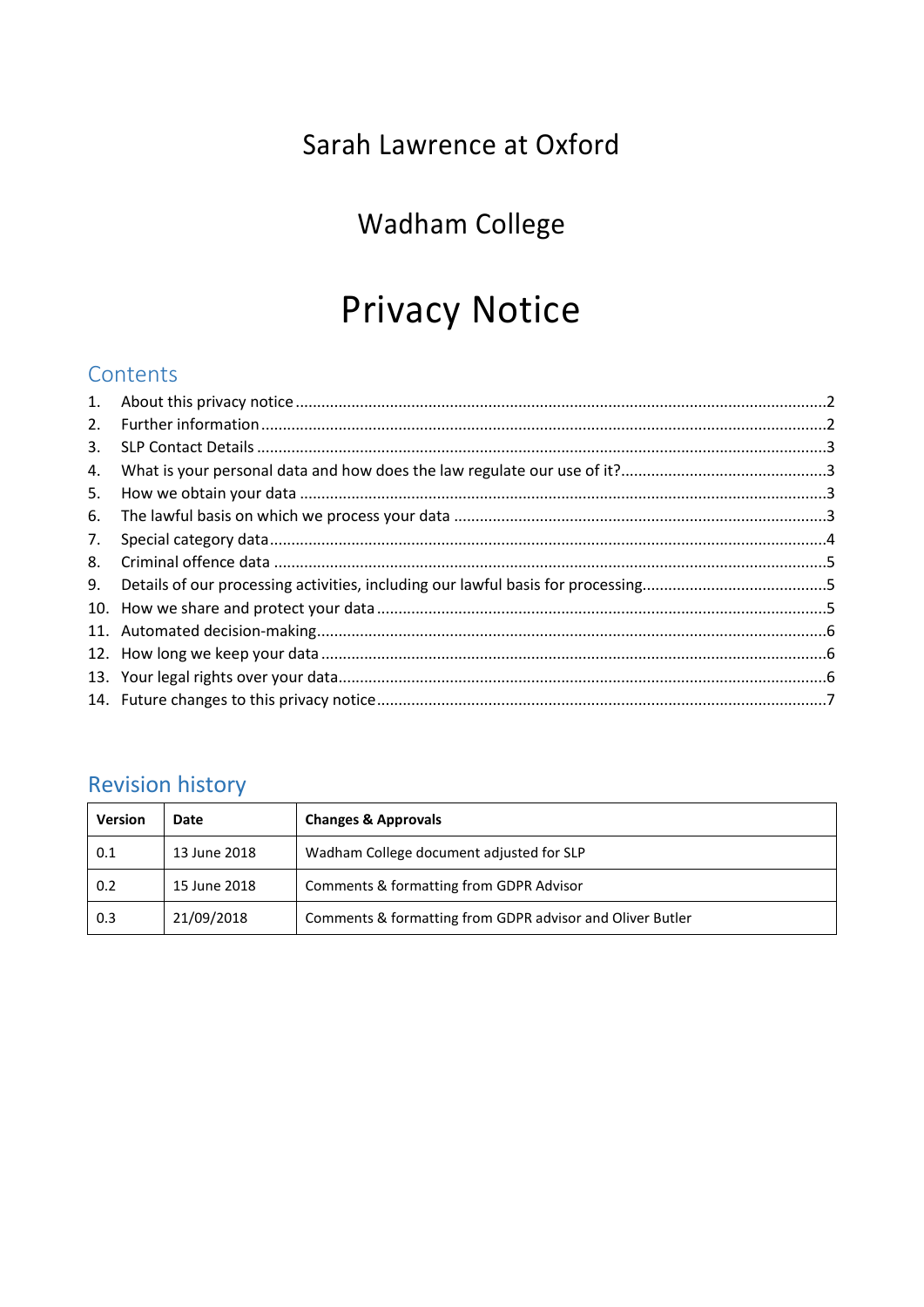# <span id="page-1-0"></span>1. About this privacy notice

This notice explains what personal data Sarah Lawrence at Oxford (SLP) holds about you, how we use it internally, how we share it, how long we keep it and what your legal rights are in relation to it. It should be read in conjunction with the "further information" document(s) relevant to the relationship we have with you as an individual; this further information forms a part of this privacy notice and should not be read in isolation. For more details provided see section 2.

This privacy notice applies to all those whose personal data is processed by SLP. This notice does not form part of any contract of employment or other contract to provide services.

For the parts of your personal data that you supply to us, this notice also explains the basis on which you are required or requested to provide the information. For the parts of your personal data that we generate about you, or that we receive from others, it explains the source of the data.

There are some instances where we process your personal data on the basis of your consent. This notice sets out the categories and purposes of data where your consent is needed.

# <span id="page-1-1"></span>2. Further information

Further information relevant to different groups and activities is covered in more detail, specifically how data is obtained and processed, the lawful basis for doing this, and expected retention periods. We have indicated in the sections below when you should refer to this further information. Depending on your circumstances, you may find that more than one of these further information sheets is relevant to you. It is important that you read this privacy notice together with the further information. This can be found on the Wadham College GDPR webpage. Please note: this information should be read in conjunction with the policy documents prepared by Wadham College.

#### Students and applicants

- Potential students and applicants
- Current students

#### Staff and applicants

- Applicants for academic or non-academic roles at SLP
- Current and former academic and non-academic staff and others who have an association with SLP

#### Other operational areas of the College

- Security, maintenance and health and safety (including how we use CCTV)
- IT systems (including how we monitor internet and email usage)

NB: SLP does not have separate documents for security or IT systems to those of Wadham College so please refer to the Wadham documents.

Separate privacy notices are available on the Wadham College's GDPR webpage for:

Website and cookies (including how Wadham College monitors use of its website).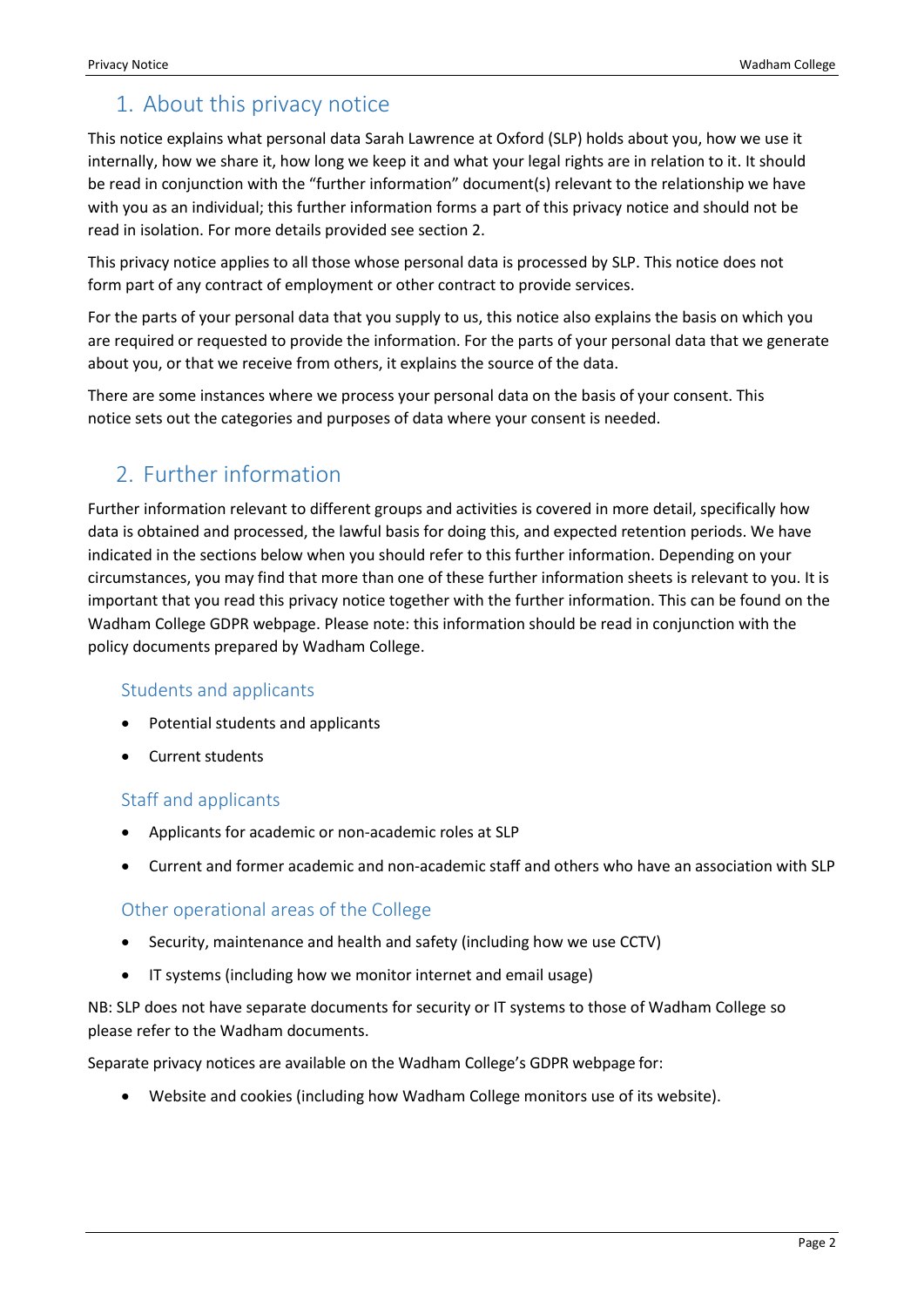## <span id="page-2-0"></span>3. SLP Contact Details

If at any point you have questions about our privacy notice, or how we are using your data, please get in touch with us using the contact details below or refer to relevant further information for departmental contacts.

The Director, Sarah Lawrence at Oxford, Wadham College, Parks Rd, Oxford, OX1 3PN

<span id="page-2-1"></span>01865 277975 [slp@wadham.ox.ac.uk](mailto:slp@wadham.ox.ac.uk)

# 4. What is your personal data and how does the law regulate our use of it?

"Personal data" is information relating to you as a living, identifiable individual. We refer to this as "your data".

Data protection law requires SLP ("us" or "we"), as data controller for your data:

- To process your data in a lawful, fair and transparent way;
- To only collect your data for explicit and legitimate purposes;
- To only collect data that is relevant, and limited to the purpose(s) we have told you about;
- To ensure that your data is accurate and up to date;
- To ensure that your data is only kept as long as necessary for the purpose(s) we have told you about;
- <span id="page-2-2"></span>To ensure that appropriate security measures are used to protect your data.

#### 5. How we obtain your data

Data that we hold on you may come from different sources: we might receive it from you; we might create it ourselves, or we might receive it from a third party. For further information, please see the specific document that relates to you eg: current students or staff.

#### <span id="page-2-3"></span>6. The lawful basis on which we process your data

The law requires that we provide you with information about the lawful basis on which we process your personal data, and for what purpose(s).

Most commonly, we will process your data on the following lawful grounds:

- Where it is necessary to perform the contract we have entered into with you;
- Where necessary to comply with a legal obligation;
- Where it is necessary for the performance of a task in the public interest;
- Where it is necessary for our legitimate interests (or those of a third party) and your interests and fundamental rights do not override those interests.

We may also use your personal information, typically in an emergency, where this is necessary to protect your vital interests, or someone else's vital interests. Vital interests are intended to cover only interests that are essential for someone's life and generally only applies to matters of life and death. In a small number of cases where other lawful bases do not apply, we will process your data on the basis of your consent.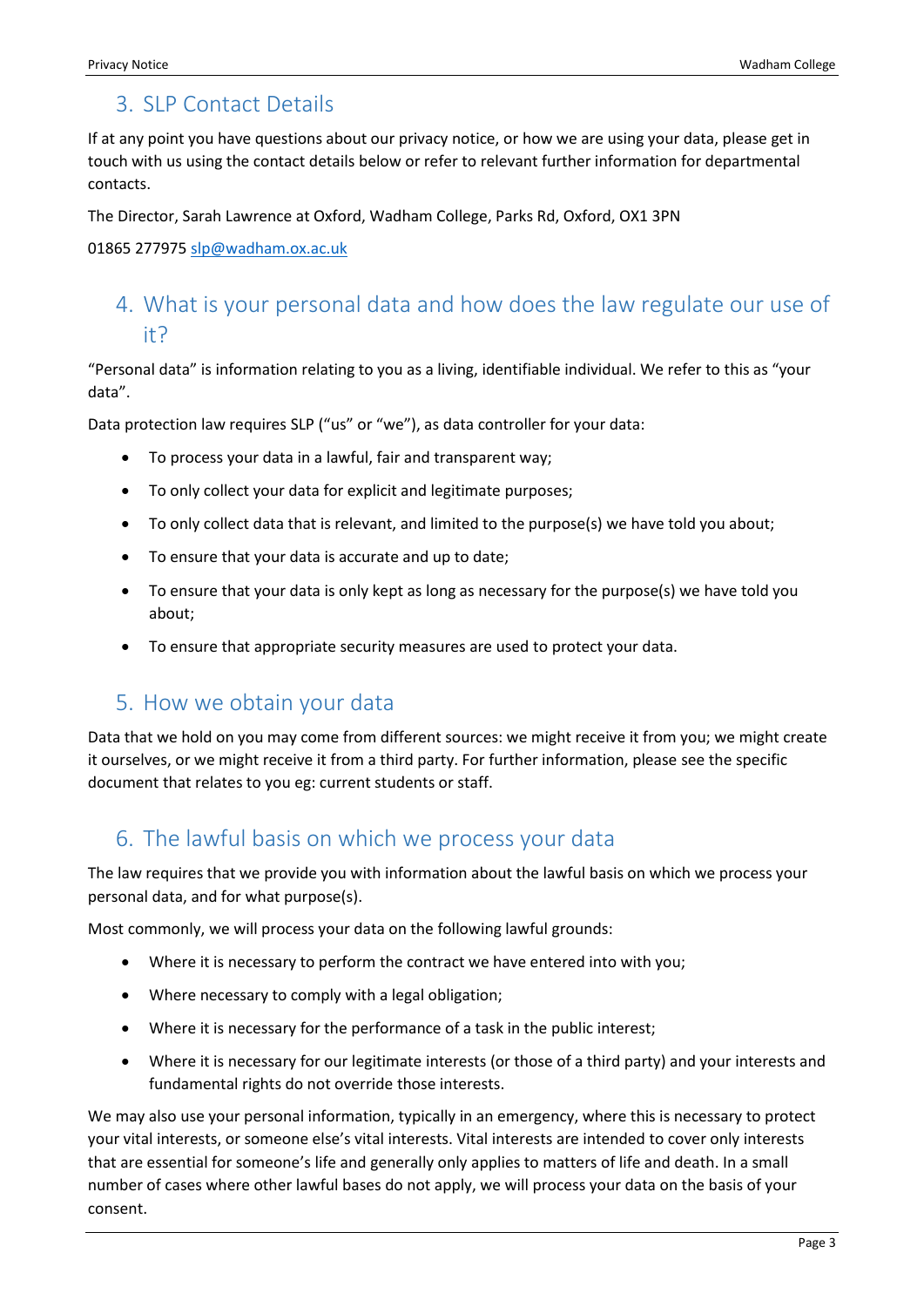<span id="page-3-0"></span>Further protection is applied in the case of "Special Categories" of personal data as set out below.

# 7. Special category data

"Special categories" of particularly sensitive personal information require higher levels of protection. We need to have further justification for collecting, storing and using this type of personal information.

The Special Categories of personal data consist of data revealing:

- racial or ethnic origin;
- political opinions;
- religious or philosophical beliefs;
- trade union membership;
- genetic data;
- biometric data for the purpose of uniquely identifying someone;
- data concerning health;
- data concerning someone's sex life or sexual orientation.
- We may process special categories of personal information in the following circumstances:
- Where processing is necessary for the purposes of performing or exercising obligations or rights which are imposed or conferred by law on the SLP or you in connection with employment, social security or social protection; or
- With your explicit written consent; or
- Where it is necessary in the substantial public interest, in particular:
	- o for the exercise of a function conferred on SLP or anyone else by an enactment or rule of law; or
	- o for equal opportunities monitoring;
- Where the processing is necessary for archiving purposes in the public interest, or for scientific or historical research purposes, or statistical purposes, subject to further safeguards for your fundamental rights and interests specified in law.
	- $\circ$  The safeguards are that the processing must (a) not be likely to cause substantial damage or substantial distress to you or another individual; and/or (b) must not be carried out for the purposes of measures or decisions with respect to you or another individual, unless the purposes for which the processing is necessary include the purposes of approved medical research. In addition, the processing must also be in the public interest.

We have in place appropriate policy documents and/or other safeguards which we are required by law to maintain when processing such data.

Less commonly, we may process this type of information where it is needed in relation to legal claims or where it is needed to protect your vital interests (or someone else's interests) and you are not capable of giving your consent, or where you have already made the information public.

Further legal controls apply to data relating to criminal convictions and allegations of criminal activity. We may process such data on the same grounds as those identified for "special categories" referred to above.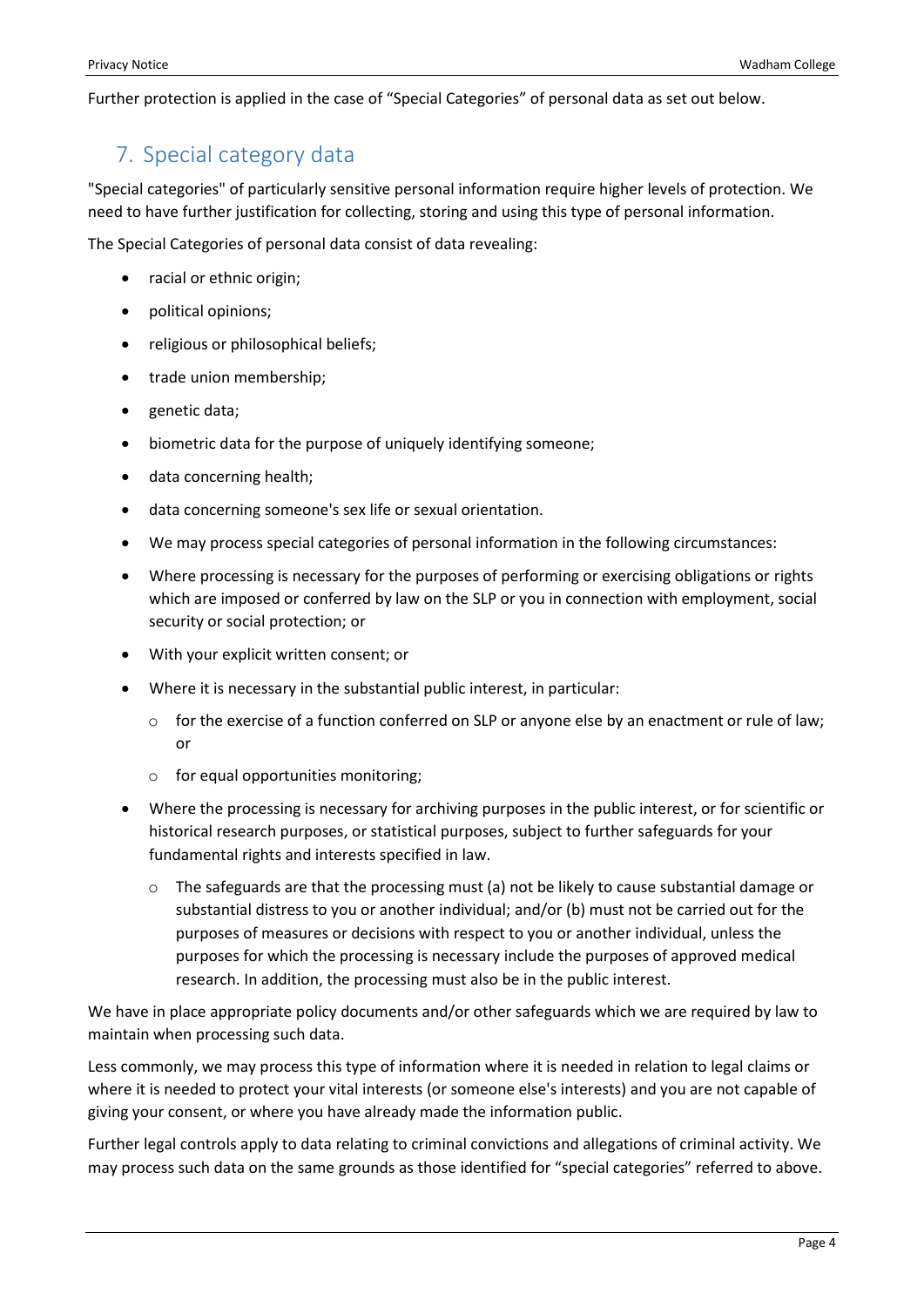# <span id="page-4-0"></span>8. Criminal offence data

To comply with SLP's legal obligation to ensure, so far as is reasonably practicable, that its staff, students and visitors are not exposed to health and safety risks, and in order to carry out due diligence in financial and other contractual areas, we will process details of any relevant criminal convictions, allegations or charges. This may be publicly available information or, in the case of students and staff, this may be data that we ask you to declare to us when you apply to us, or which arise during your association with the College. We will also process data for Disclosure and Barring Service checks that we request.

The processing of criminal offence data is permitted as it is necessary for reasons of substantial public interest, the exercise of a protective function, or the prevention or detection of unlawful acts. In these cases, processing must be carried out without your consent so as not to prejudice the exercise of that function.

# <span id="page-4-1"></span>9. Details of our processing activities, including our lawful basis for processing

For information on how and why we process your data and the lawful basis on which we rely, please see the specific document that relates to you as a student or staff member. A full record of our processing activity is also available from the Data Protection Officer (contact details in section 3).

# <span id="page-4-2"></span>10. How we share and protect your data

Where your personal data is shared, we will only do this in appropriate circumstances, by secure means, and with the relevant data sharing agreements in place. We do not, and will not, sell your data.

Your personal data may be shared within the collegiate University of Oxford, with Sarah Lawrence College in New York, or with third-parties including those working on our behalf and others, such as government agencies, where the sharing of data is required or necessary in order to carry out our duties. Third parties working on our behalf will only process your personal data on our instructions and where they have agreed to treat your data confidentially and to keep it secure. We only permit them to process your personal data for specified purposes. We do not allow our third-party service providers to use your personal data for their own purposes nor to keep your data after the processing is complete.

#### Sharing your data outside the European Union (EU)

Although most of the data we collect, store and process stays within the UK, some information may be transferred to countries outside the European Union (EU). The law provides various further safeguards in such cases.

When you are resident outside the EU in a country where there is no "adequacy decision" by the European Commission, and an alternative safeguard is not available, we may still transfer data to you. This is data which is deemed: necessary for performance of your contract with us; an important public interest; necessary for the establishment, exercise or defence of legal claims; or vital interests.

Otherwise, we may transfer your data outside the European Union, but only for lawful purposes and provided either:

- There is a decision of the European Commission that the level of protection of personal data in the recipient country is adequate; or
- Appropriate safeguards are in place to ensure that your data is treated in accordance with UK data protection law, for example through the use of standard contractual clauses; or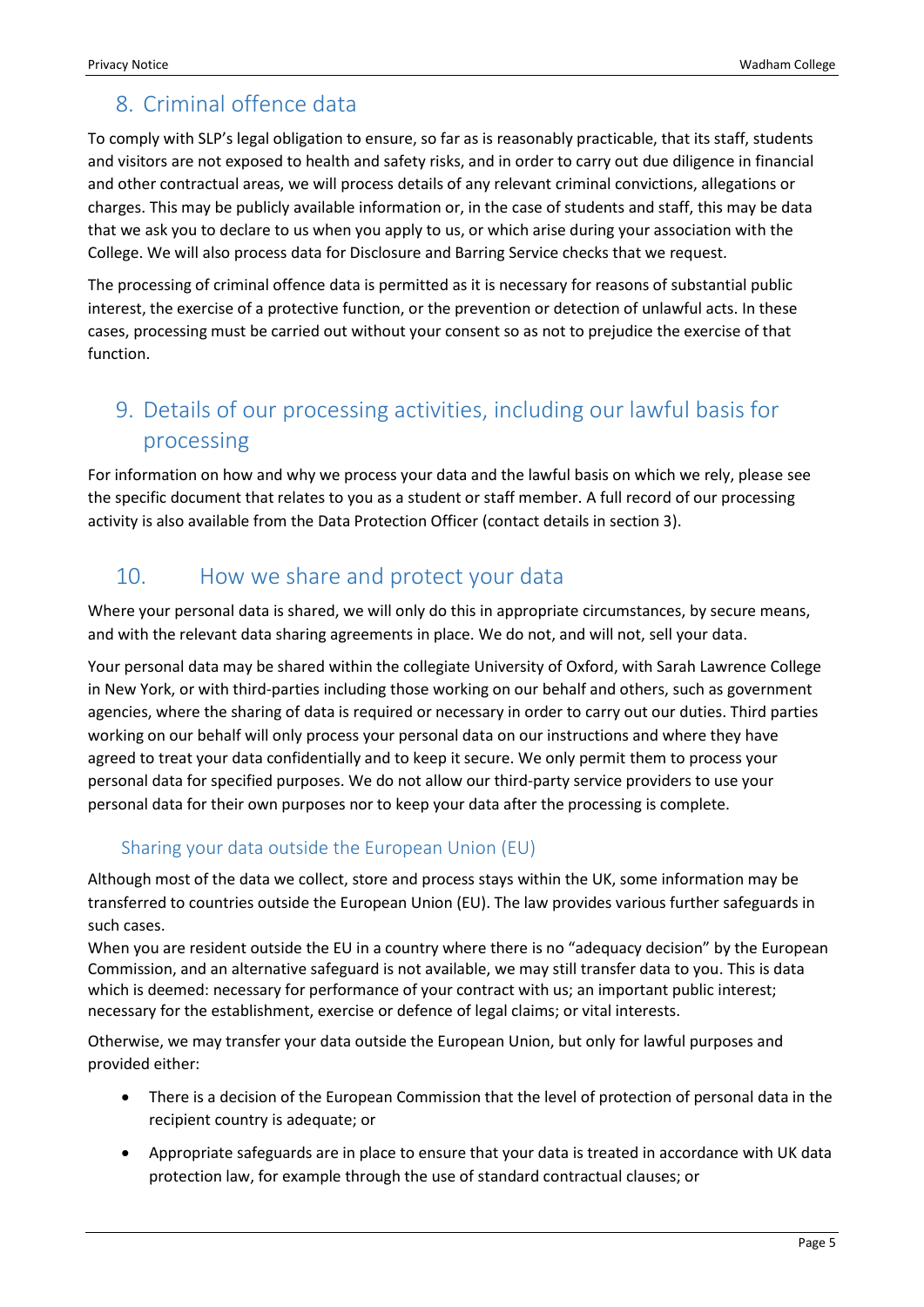There is an applicable derogation in law which permits the transfer in the absence of an adequacy decision or an appropriate safeguard.

Additional information on the measures taken by Wadham College to safeguard your personal information is provided in their data protection and information security policies on the Wadham College's GDPR webpage.

- Wadham College Data Protection Policy
- <span id="page-5-0"></span>Wadham College Information Security Policy

## 11. Automated decision-making

We do not envisage that any decisions will be taken about you based solely on automated means, however we will notify you in writing if this position changes.

# <span id="page-5-1"></span>12. How long we keep your data

We retain your personal information for as long as necessary to fulfil the purposes for which it was collected, including for the purpose of satisfying any legal, accounting or reporting requirements.

Retention periods may increase as a result of legislative changes, e.g. an increase in limitation periods for legal claims would mean that SLP is required to retain certain categories of personal data for longer. Any such changes will be reflected in updated versions of the Further Information relevant to the relationship which you have with us.

If there are legal proceedings, a regulatory, disciplinary or criminal investigation, suspected criminal activity, or relevant requests under data protection or freedom of information legislation, it may be necessary for us to suspend the deletion of data until the proceedings, investigation or request have been fully disposed of.

Please note that we may keep anonymised statistical data indefinitely, but you cannot be identified from such data.

Guidance on expected retention periods is included in the further information sheets for different groups available under section 2 above. A full record of our processing activity is also available from the Data Protection Officer (see section 3 contact details).

# <span id="page-5-2"></span>13. Your legal rights over your data

Subject to certain conditions and exception set out in UK data protection law, you have:

- The **right to request access to a copy of your data**, as well as to be informed of various information about how your data is being used;
- The **right to have any inaccuracies in your data corrected**, which may include the right to have any incomplete data completed;
- The **right to have your personal data erased** in certain circumstances;
- The **right to have the processing of your data suspended**, for example if you want us to establish the accuracy of the data we are processing;
- The right to receive a **copy of data you have provided to us**, and have that transmitted to another data controller (for example, another University or College);